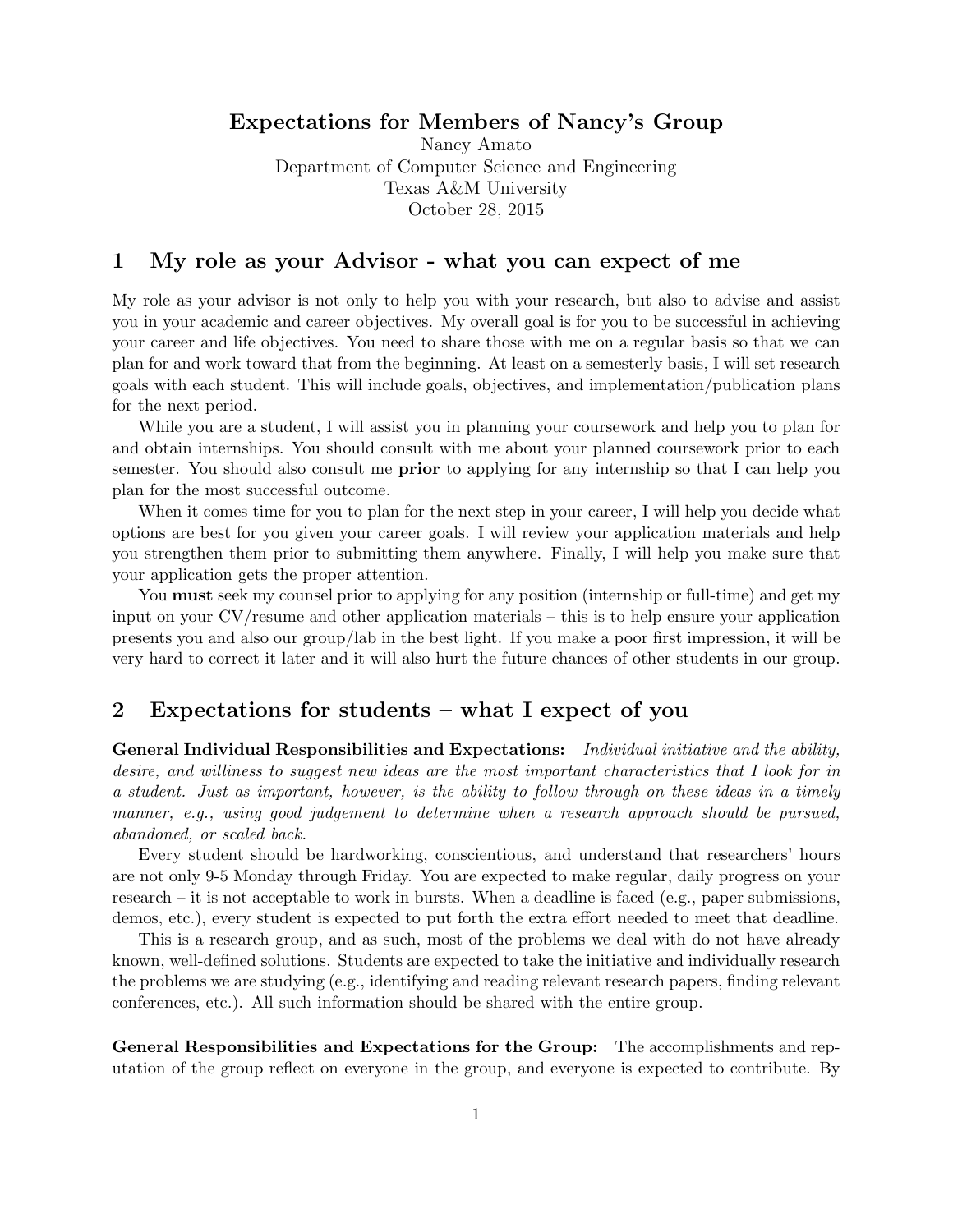working together as a group, we can have a much larger impact and accomplish much more than we can as a disjoint set of individuals. Therefore, every student that joins our group is expected to be a contributing member of the group and to strive for excellence in every effort undertaken by and for the research group.

#### Some specific expectations and logistics:

- 1. All students need to email me a weekly report describing their progress that week and their plans for the coming week. The report should also note any seminars you attended and any thoughts you had on them, and similarly for papers that you have read. For students that are taking courses, it should also include an update on them, e.g., major assignments due, exams, etc. Reports should be emailed as plain text messages inserted in the body of the email messages (e.g., not as PDF or WORD files) and are due by the end of the day on Saturday so that I can read them on Sunday and think about them in advance of our individual meeting that week. Typically, I will not reply to your report but we will discuss in person when we meet.
- 2. All students should be in the lab 10-6 Mon-Fri except when they are in class or at lunch. This facilitates impromptu meetings and allows you to give/receive help to/from the others in the group. If you will be absent during this time, you need to email Nancy in advance.
- 3. Attendance, active participation, and occasional presentation (both of individual research and general interest work) at group meetings is mandatory.
- 4. All graduate students should be constantly searching for research papers relevant to their work, and they should share them with the group as appropriate. As a rule of thumb, you should be reading 1-2 papers a week on your own, i.e., that are not required by class, reviewing, etc.
- 5. Attending research seminars, both in and outside your specific research discipline, is an important part of your education. Attendance at seminars organized by or for our research group is mandatory (e.g., Parasol seminars). In addition, each student should take the intiative in identifying and attending other seminars; when you find interesting seminars, inform the group about them. Also, you should plan on attending the departmental graduate seminars (CSCE 681) – you only have to register once, but you should be attending always. As a rule of thumb, you should try to attend at least one seminar a week that is not one of our 'required' seminars.
- 6. Every student will be required to do some of the service work related to the group, e.g., sysadmin, code maintenance, web support, seminar coordinator, etc. This is not an option, and excellence and timeliness is required on all such tasks.
- 7. Every student should do their part to maintain their personal webpage and their research project webpage(s). This is important because the web is an important means of disseminating our work and helps build our group reputation. Each student is responsible to be sure that all their publications are in the publications database and that the information is complete and accurate. The pages should follow the lab/group standards and guidelines, which are documented for the most part in the intranet.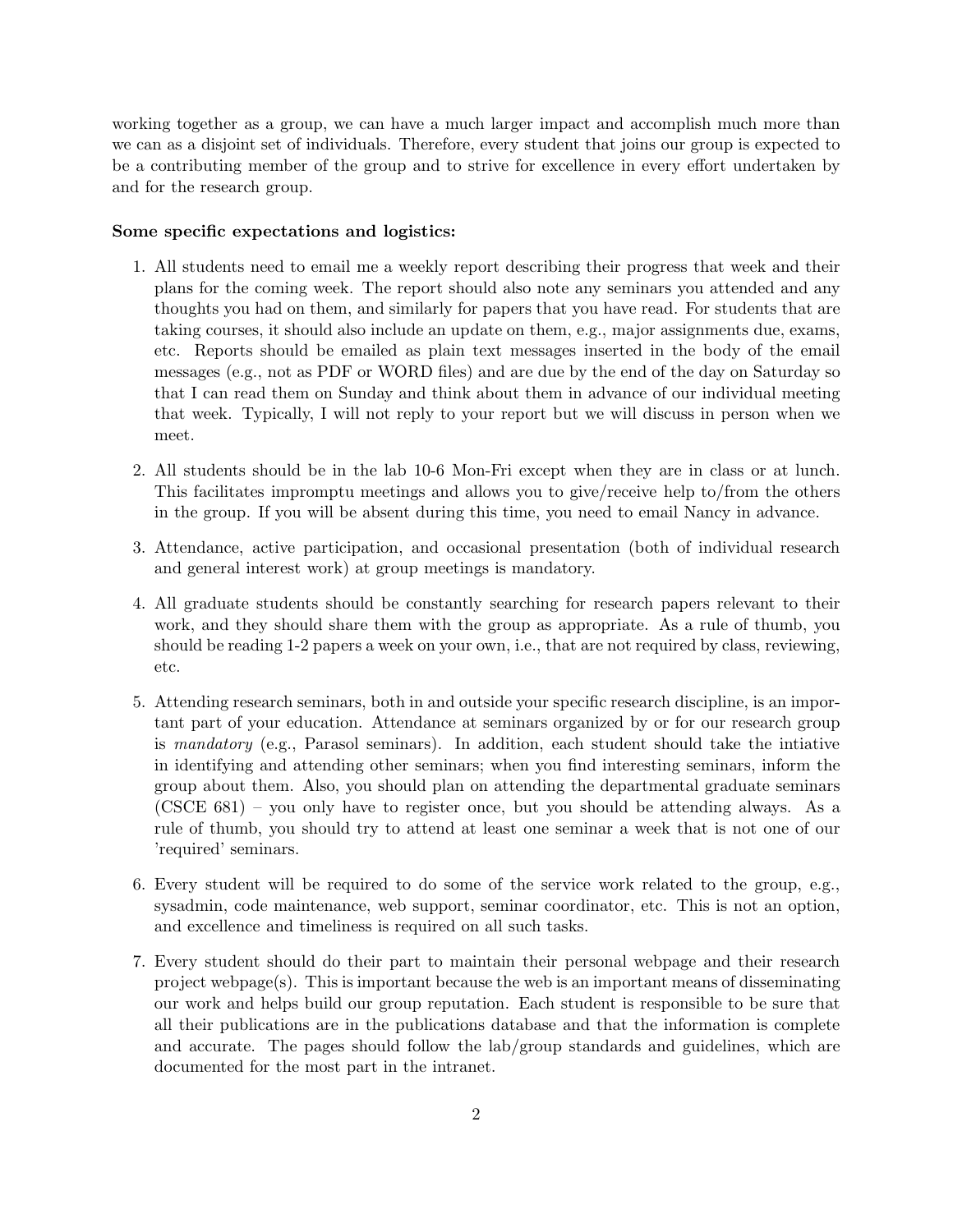- 8. Assistantships will be renewed on a semester-by-semester basis dependent upon sufficient research progress and the availability of funds.
- 9. All international graduate students must pass the ELPE exam within their first year in the program (assistantships are not guaranteed until it has been passed); if you do not pass all parts of the ELPE, then you need to take the corresponding ELI courses.
- 10. Every student should consult with me before setting their course schedule each semester, and they should submit their grades to me at the end of every semester.
- 11. I expect/allow each student to take approximately 2 weeks of vacation each year. The dates need to be cleared with me well in advance. (This requirement holds for all students, whether or not on an assistantship – if you are not willing to commit yourself to the work, you should not join our group.)
- 12. Every student should read and respond to, if necessary, their email daily as that is my best method of communication with you.

### 2.1 Specific expectations for PhD students

In addition to the above general expections, PhD students are expected to:

- prepare and submit 1-2 conference papers per year,
- prepare and submit 1 journal paper per year,
- participate in the training and mentoring of the undergraduates, MS students, and beginning PhD students in the group.

Of course, the publication rate of beginning students may be somewhat lower.

#### 2.2 Specific expectations for MS students

In addition to the above general expections, MS students are expected to:

- prepare and submit 1-2 conference papers during their MS studies,
- prepare and submit 1 journal paper during their MS studies,
- participate in the training and mentoring of the undergraduates and beginning grad students in the group.

#### 2.3 Specific expectations for undergraduate researchers

In addition to the above general expections, undergraduate students are expected to:

- prepare and submit at least 1 conference paper, and ideally 1 journal paper, during the time they work with the group,
- spend at least 8-10 hours per week on research activities,
- plan on working with the group for at least 2 semesters.